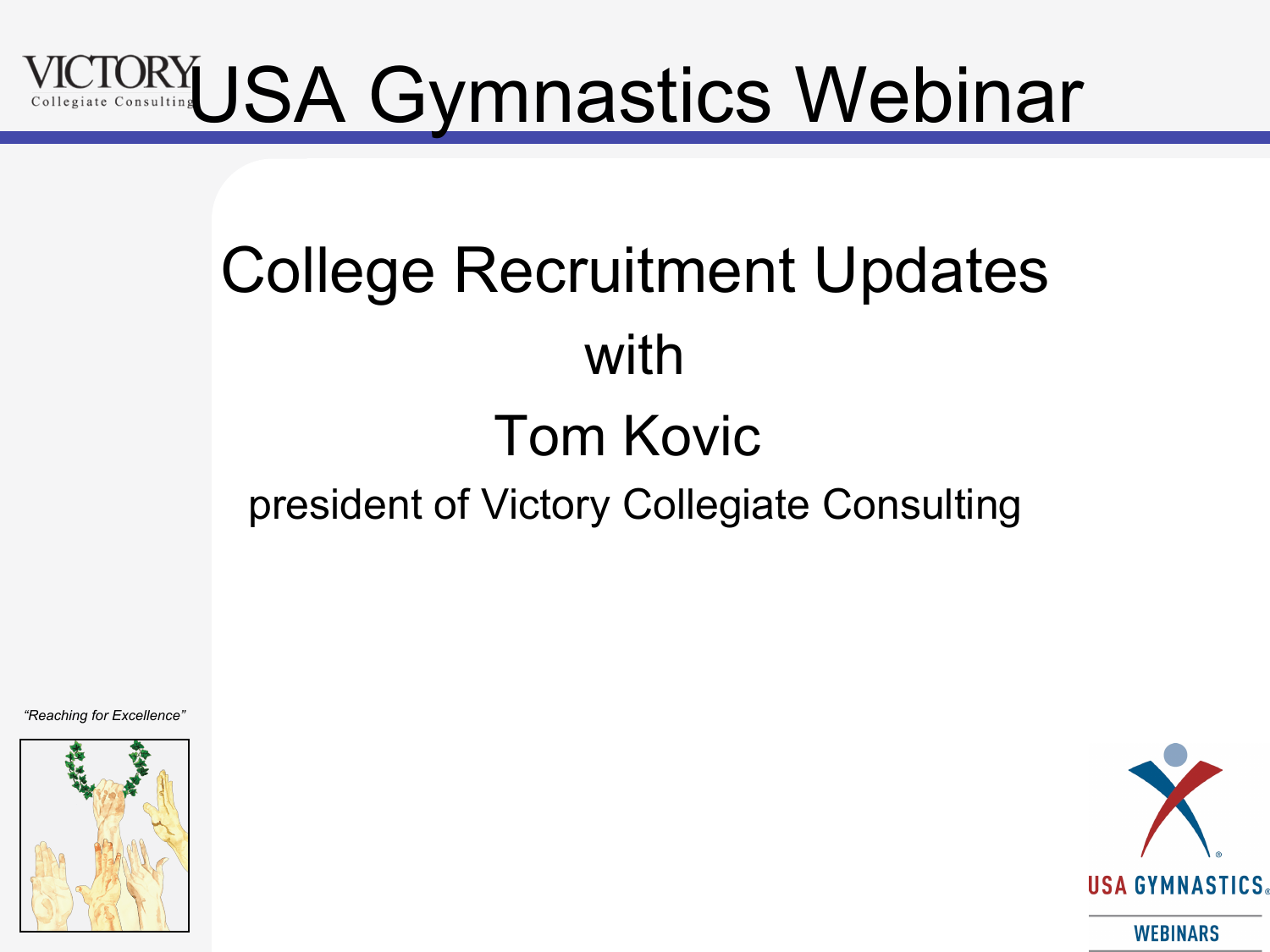**The College Recruiting Process** 



"These are four of the most important years in the lives of our children in that it will shape their direction for the future. We owe them our best effort in assisting them to prepare well and early, in order to maximize their chances in making great college choices."

### Tom Kovic



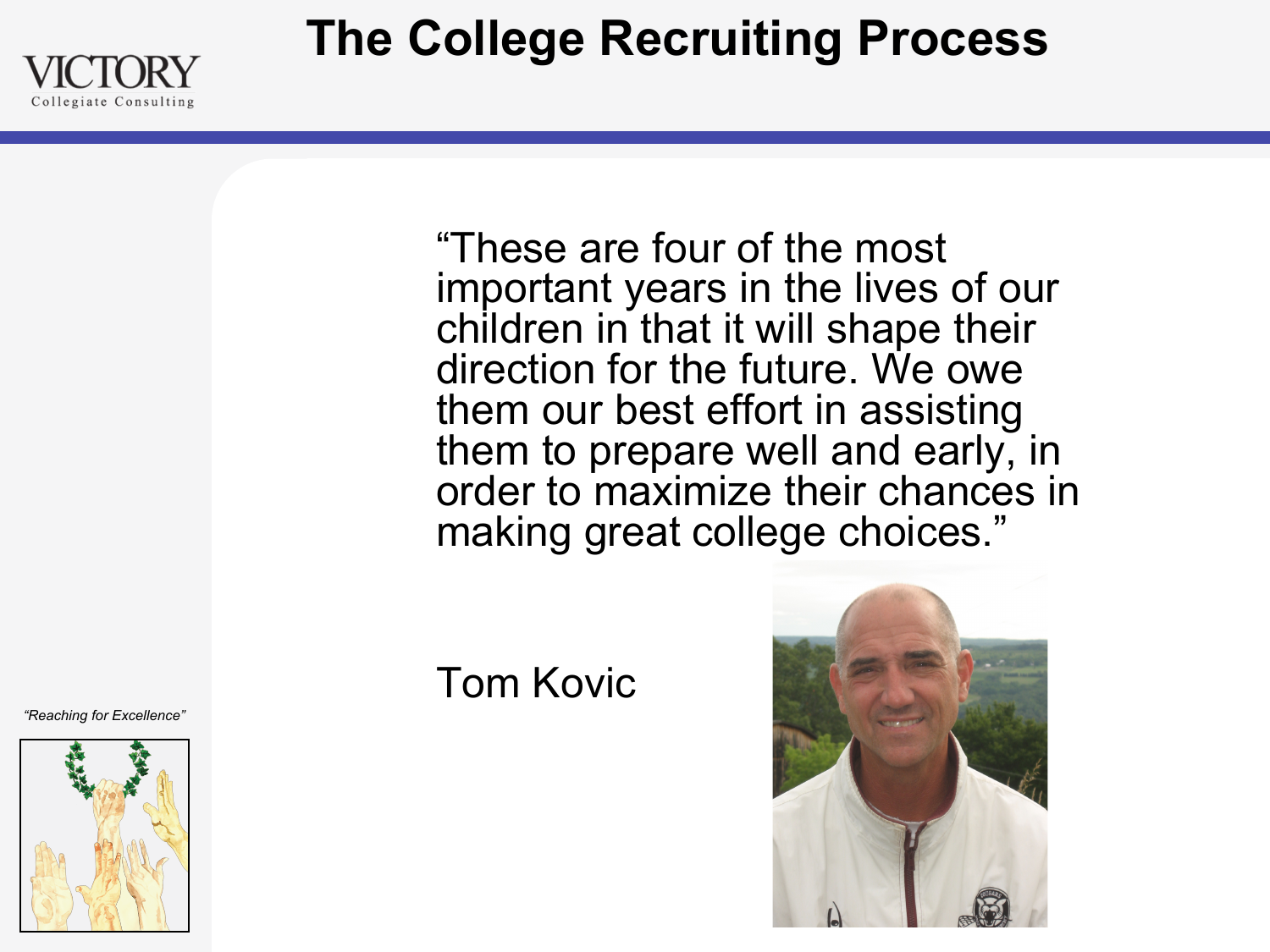

- Focus has changed drastically over past 25 years
- Coaches under tremendous pressure to win/fundraise
- Gender equity and Title 9 have opened up more opportunities
- Recruitment therefore, becomes essential and even more competitive

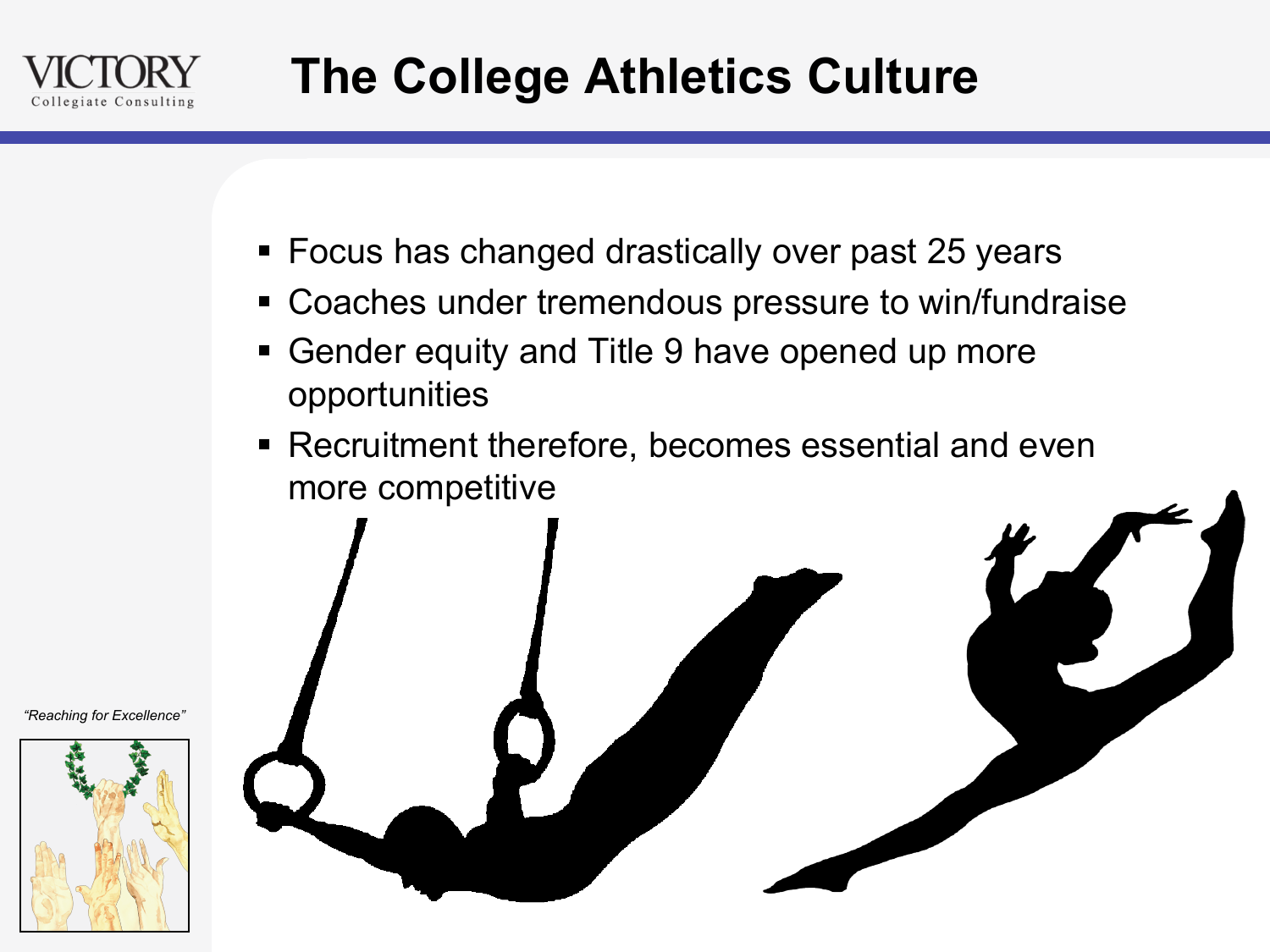

# Presentation Aims

- NCAA Recruiting Updates
- Key roles for Athletes, Parents and Coaches
- Family College Goals: Reach High but be Realistic
- Athletic Scholarships
- Creative Financial Aid Options
- Organize and Manage
- Final Thoughts

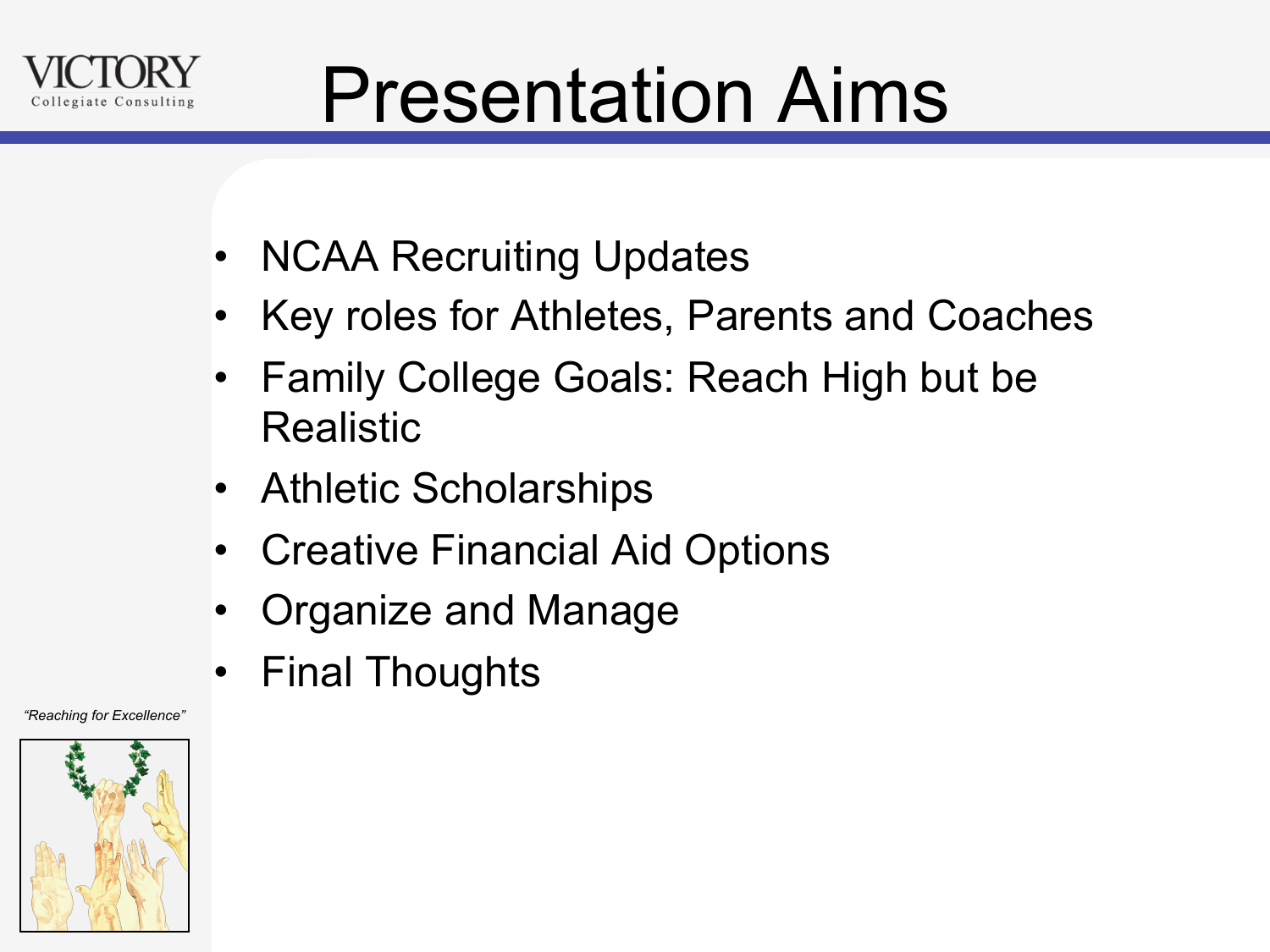

- College athletics has become a business
- Budgets for non revenue sports have not increased by much over the years; therefore, coaches are expected to raise much more money to cover additional costs.
- Alumni support is directly proportional to team success
- Pressure to win is evident, even in lower tier sports (gymnastics)
- The spiral to success can move in either direction

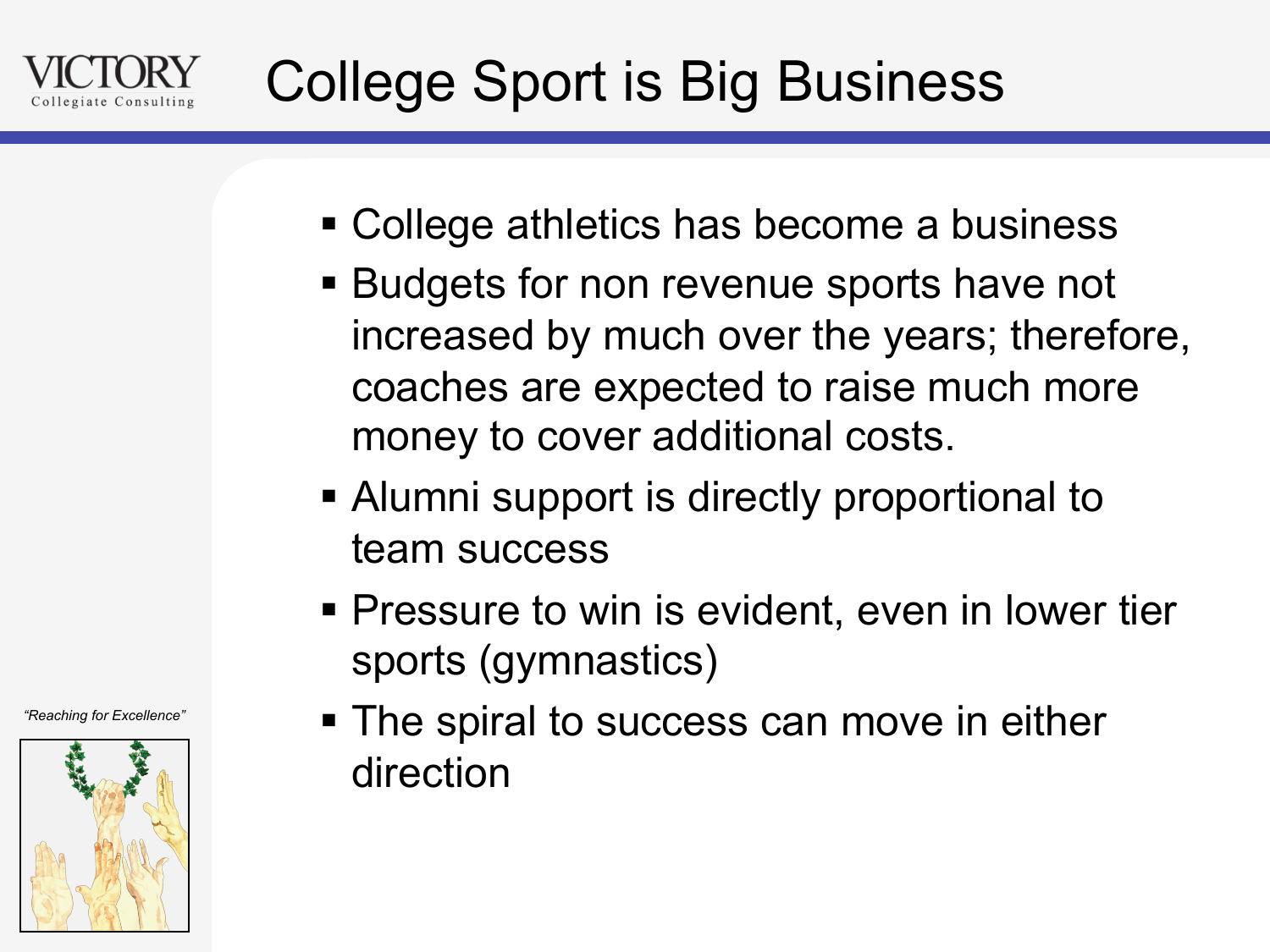

### **NCAA Contact Updates**

- **D-1** Coaches are now permitted to initiate phone, e-mail and text communications September 1 at start of junior year in high school.
- **D-2** Coaches can initiate phone, e-mail and text communications June 15 after sophomore year in high school.
- **D-3** Coaches permitted to initiate phone, e-mail and text communications beginning the freshman year in high school.



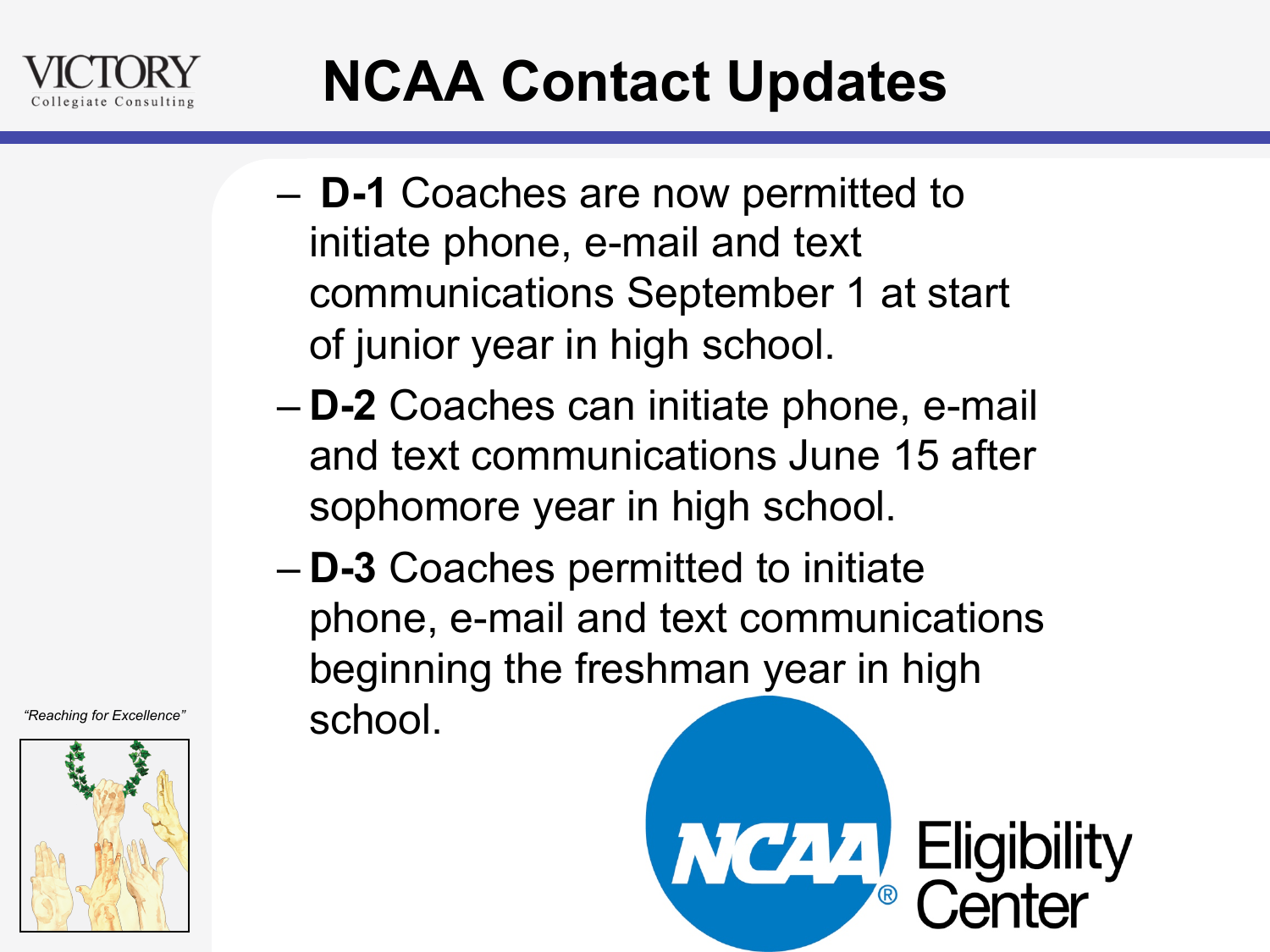

## D-1,2,3 Tactical Approach

### Division 1

1.Large majority of gymnastics scholarship opportunities

2.Highly competitive recruiting environment

3.Walk-on prospects seen as equally important as scholarship prospects

4.Limited opportunity (4-7 prospects retained per year/college)

## Division 2

1.6 total programs in US sponsoring varsity gymnastics

2.Limited "partial" scholarship opportunity

3.Abundant walk-on opportunity

4.Gymnastics quality has improved exponentially over the past 10 years



### Division 3

1.No athletic scholarships allotted

2.Financial aid packages can be very enticing for student-athletes and families

3.Very "balanced" academic-athletic-social environments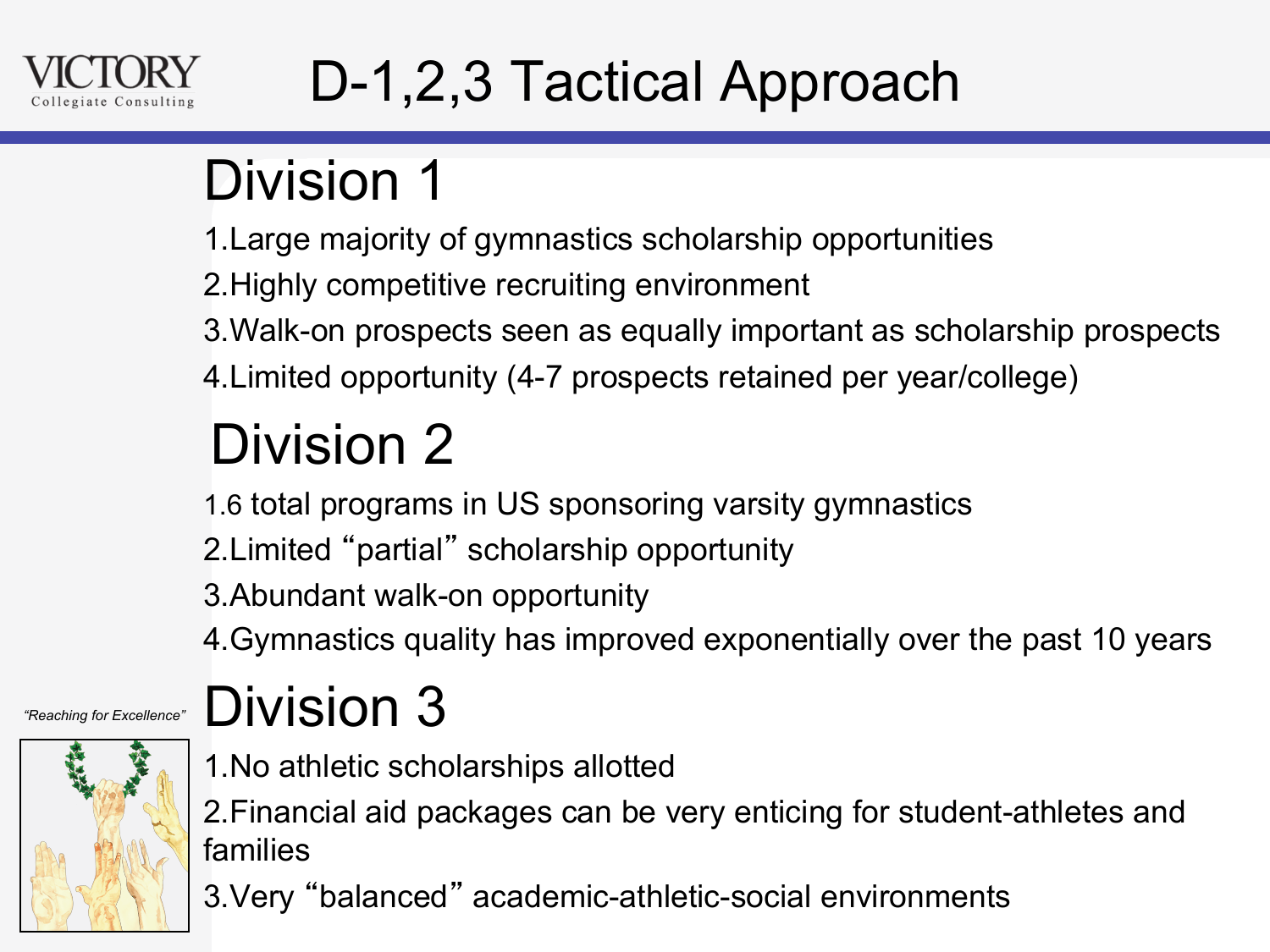

- 16 core courses (4 years English; 3 years Math; 2 years science; 1 year addit. English, math or science; 2 years social science; 4 years additional from above list or foreign language, philosophy, religion.
- Minimum GPA: 2.3
- Corresponding SAT/ACT (Example: 2.5 GPA requires 1000 SAT or 85 ACT.
- Graduate high school



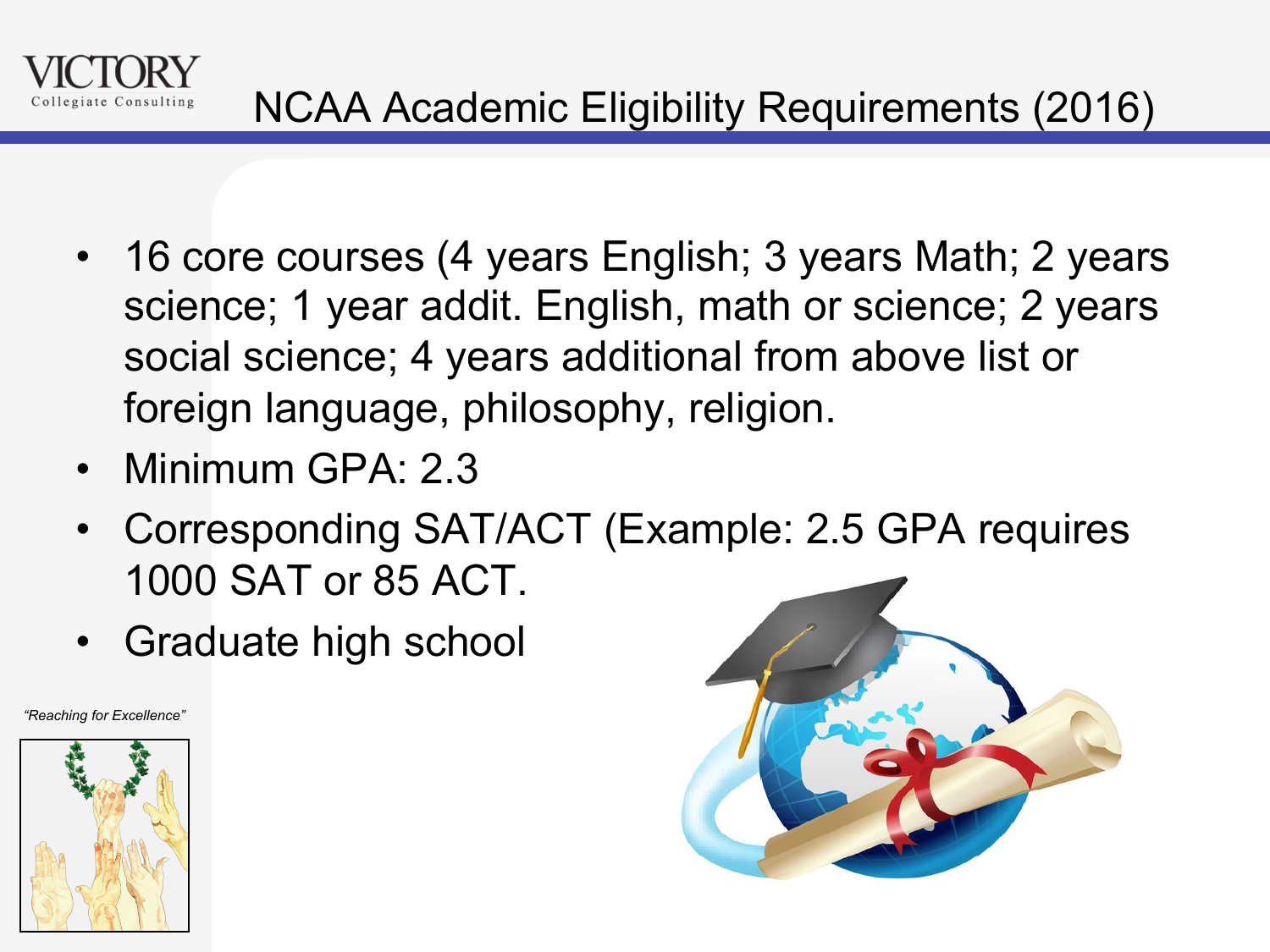

- Introduce prospect and family with the coach
- Find the correct fit.
- Be proactive to initiate all contacts
- E-mail Intro (followed-up by)
- Video evaluation (followed-up by)
- Profile evaluation.
- Involve your club coach with contacts to college coaches that compliment your effort.

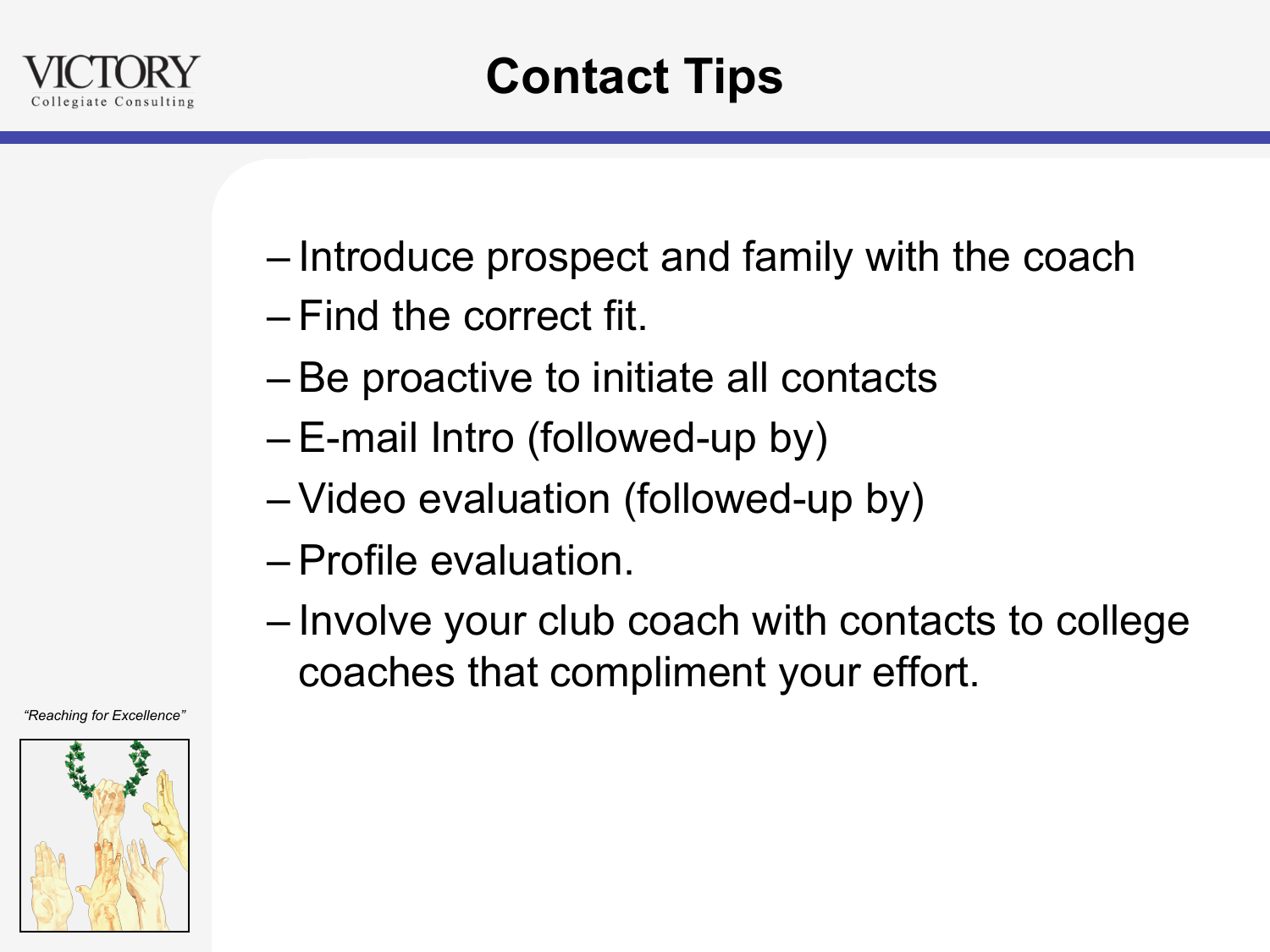

- Evaluations: determining the academic and athletic strength of a prospect.
- Determining the inner strength and core character of a prospect.

Evaluation Tools:

- Academic Transcripts and Test Scores (SAT)
- Profile (with short list of accomplishments)
- Highlight Video
- On Site Evaluations (Showcases/Competitions)

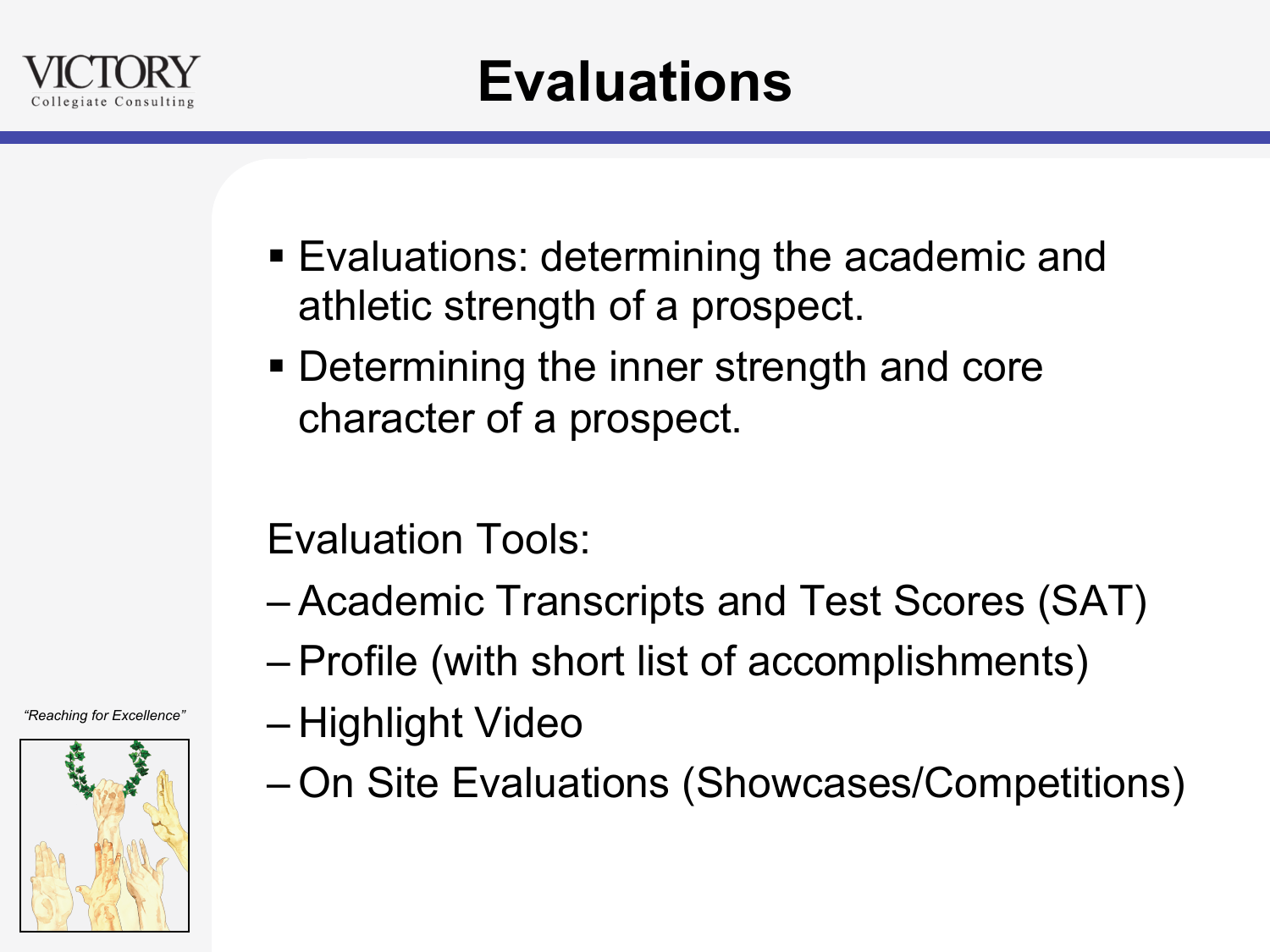

### **The Club Coach Dynamic**

- One of the key elements to influence college coaches.
- Your club coach can strongly compliment your effort to impress college coaches.
- She knows you, your skill set, work ethic and true potential as an athlete.
- She will be candid and absolutely truthful in her evaluation of you as a true student-athlete and potential worthy team member.

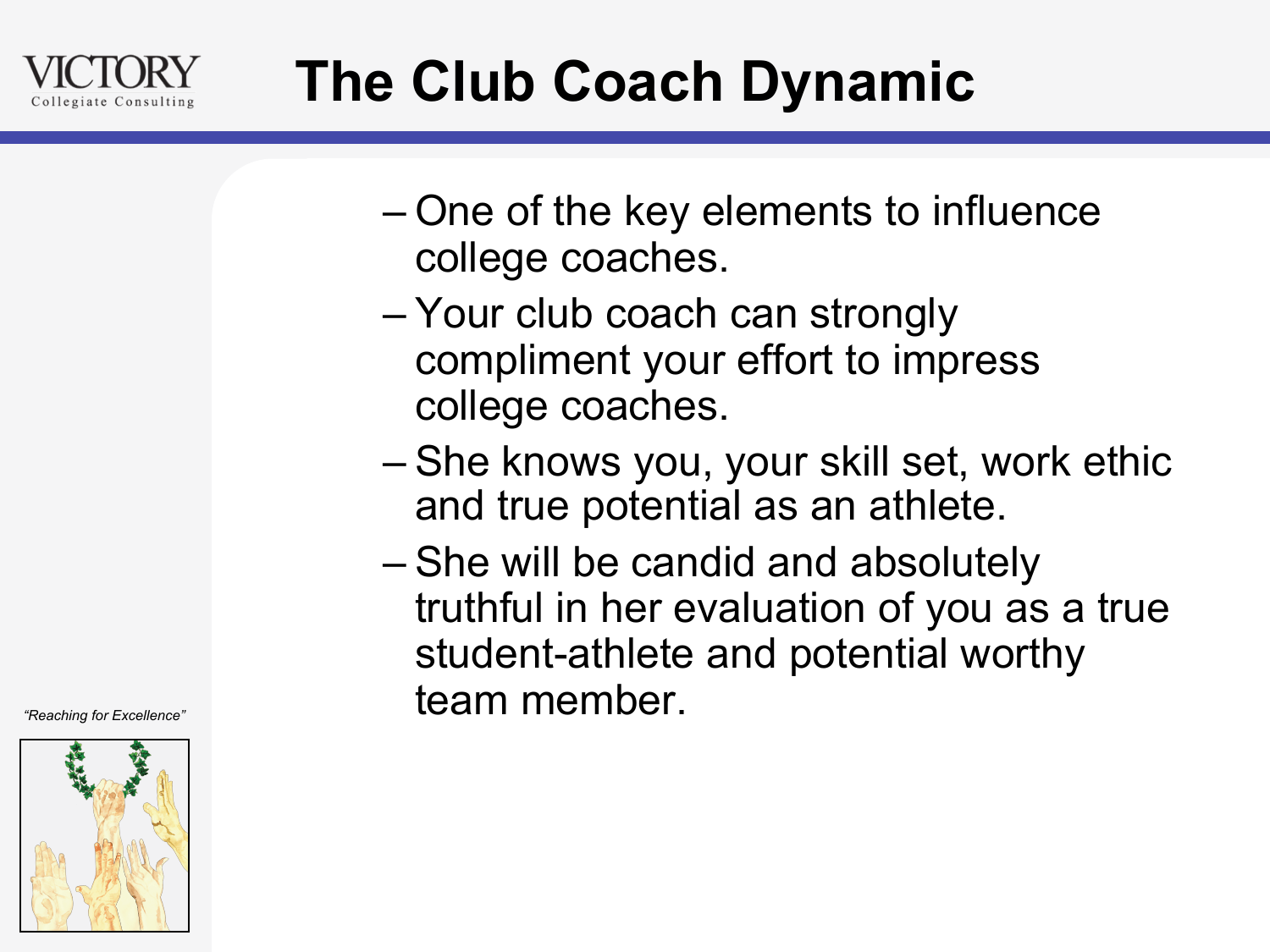

- Research a comprehensive grouping of college choices.
- Identify the talent pool on the team
- Determine a realistic approach to bridge the gap
- Met with your coaches to establish a plan
- Communicate with college coaches to determine their position and needs

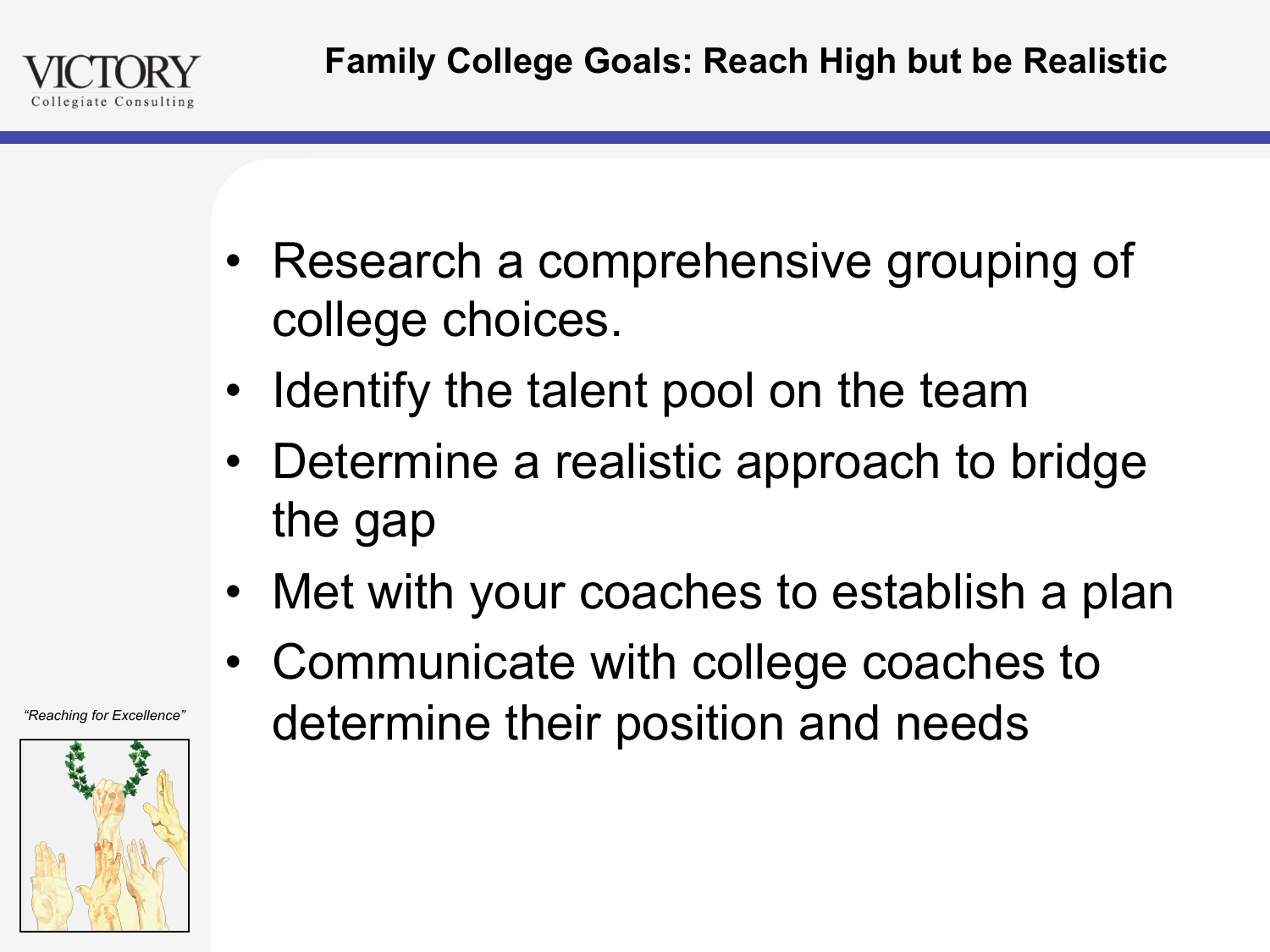

### **Athletic Scholarships**

- Learn to get on the radar screen early
- Providing honest information
- How to get in the "A" file
- Early vs. Regular signing
- One year contracts renewed annually
- BCS (Big Ten, PAC 12, SEC etc.) 5 year exception



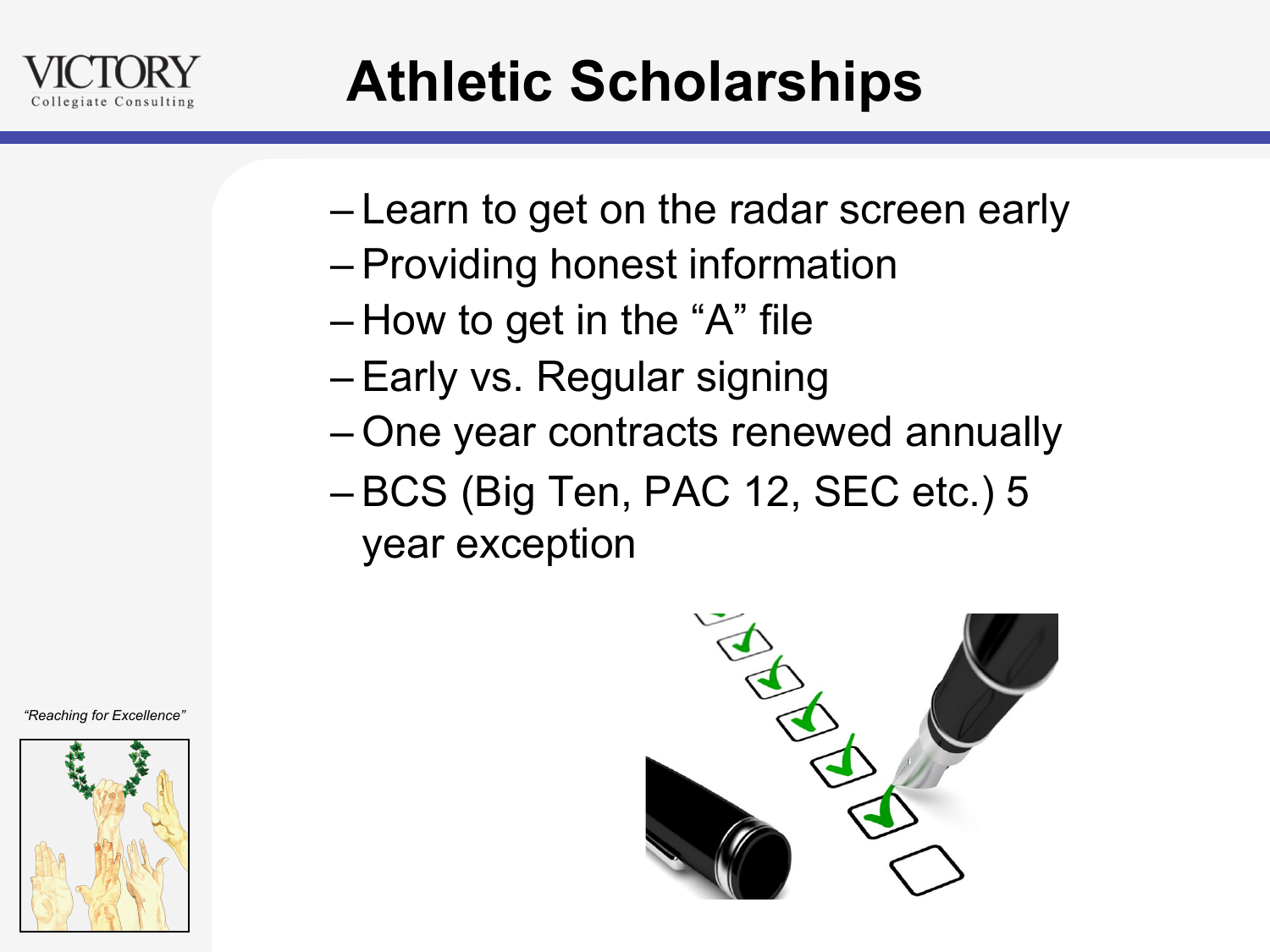### Searching availability

•Women: 12 maximum scholarships per team is considered "fully funded program." 12 is the maximum "Head Count" of athletic scholarship recipients any D-1 program may have

•D-2: 6 maximum scholarships that can be split

•D-1 Men: 6.3 maximum scholarships (Equivalency) per team is considered "fully funded program" Scholarships can be split

•D-2 Men: 5.4 maximum scholarships that can be split

What's available and where do I stand?

*"Reaching for Excellence"* 



–Tactical: Grow relationships with the coaches to establish "sincere" interest in the program; Provide significant evaluation opportunities for the coaches (video updates); Include your club coach in the dialogue with college coaches.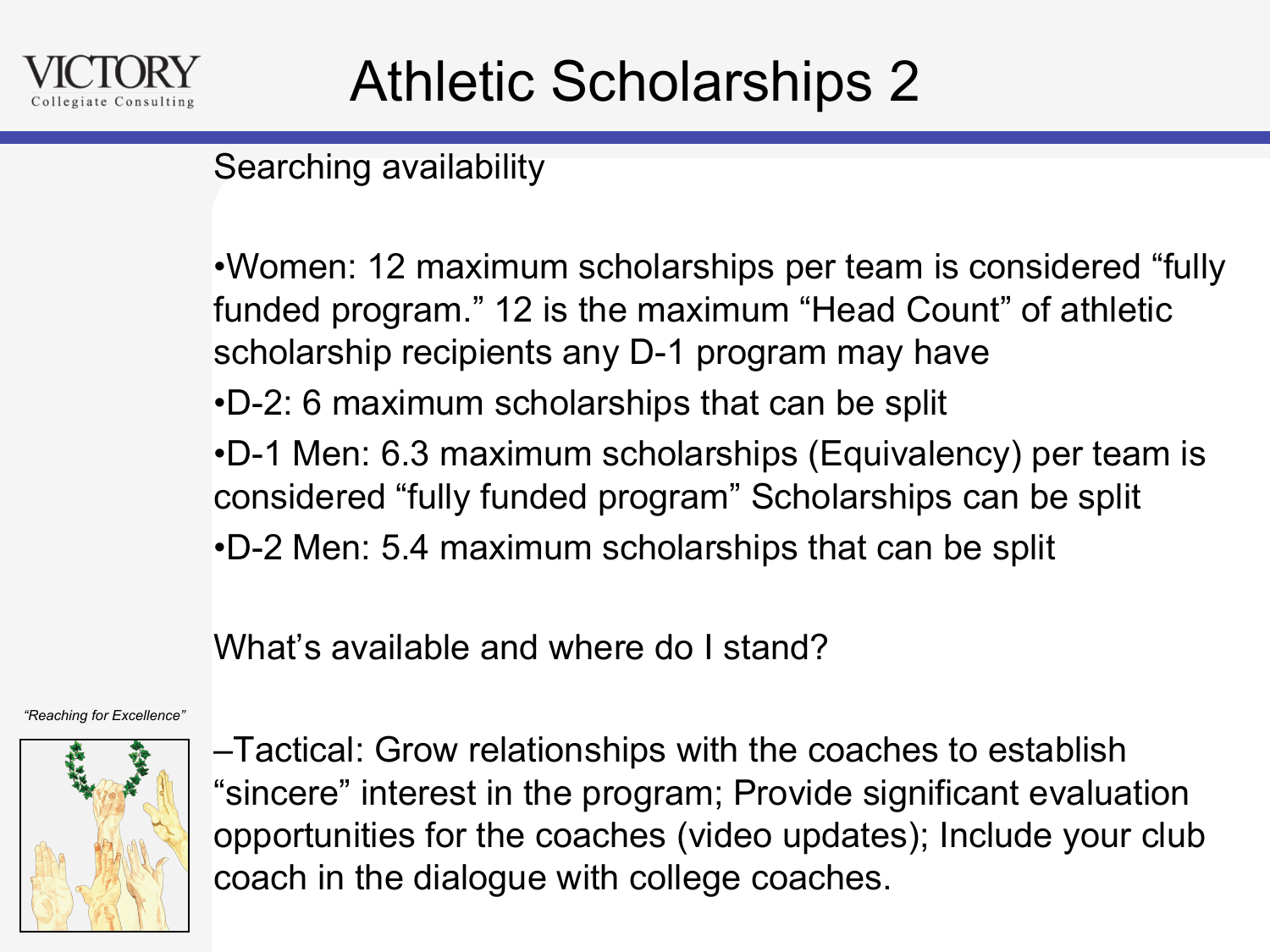

- Alternative strategy for non-scholarship schools or where scholarships are exhausted
- Utilizing "pre-reads" to determine family need base eligibility and identify family contribution level.
- Determine coach "conduit" potential to assist parents in seeking additional grant potential

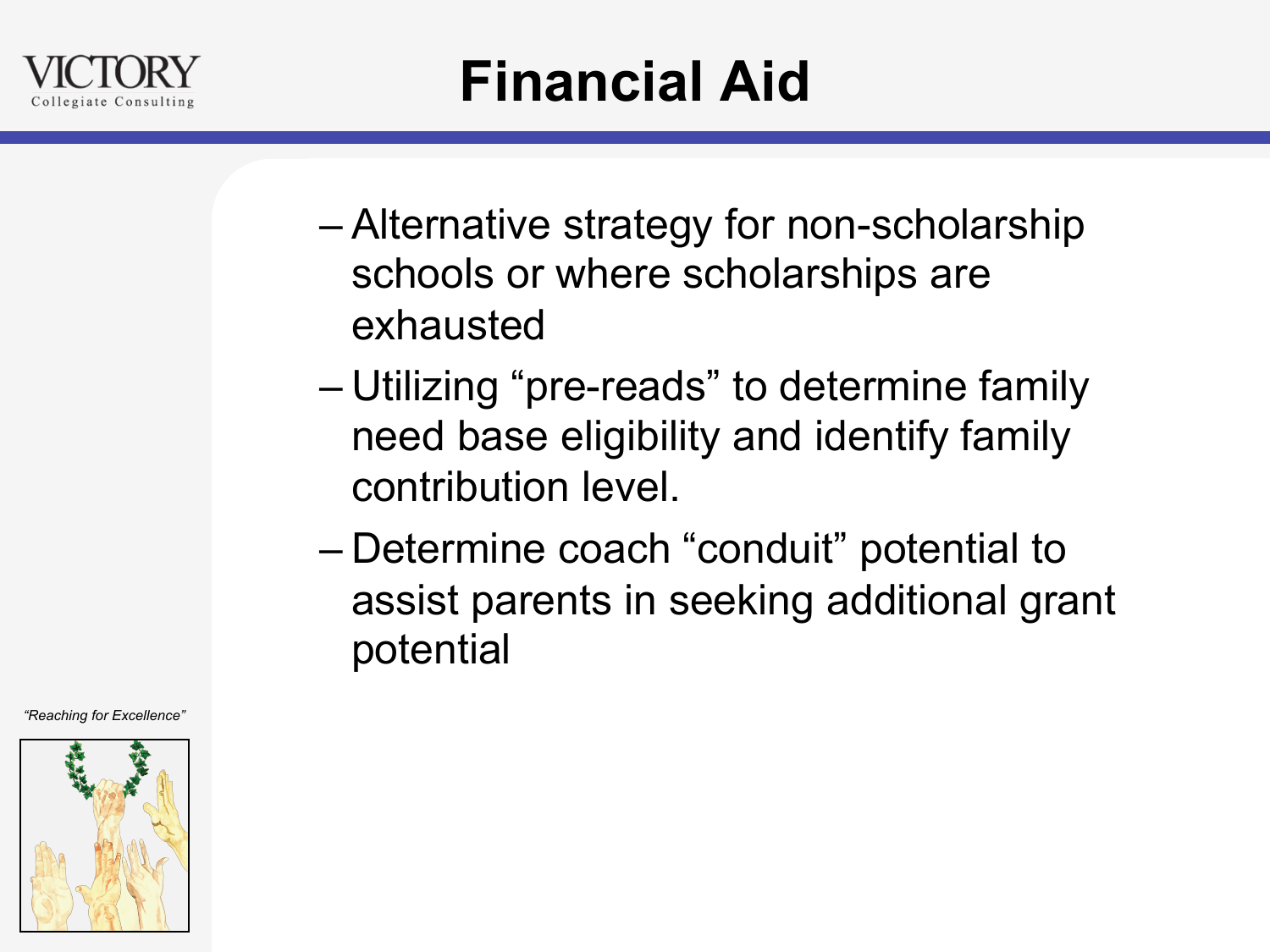

### **Organize and Manage**

- Begin early
- Plan your work and work the plan
- Takes you step by step through a demanding process
- The Team Approach
- Define clear objectives first
- Then define clear roles for the players
- Coordinating efforts
- Meet regularly to determine progress
- Make any necessary adjustments to the plan
- Examples of Team Areas

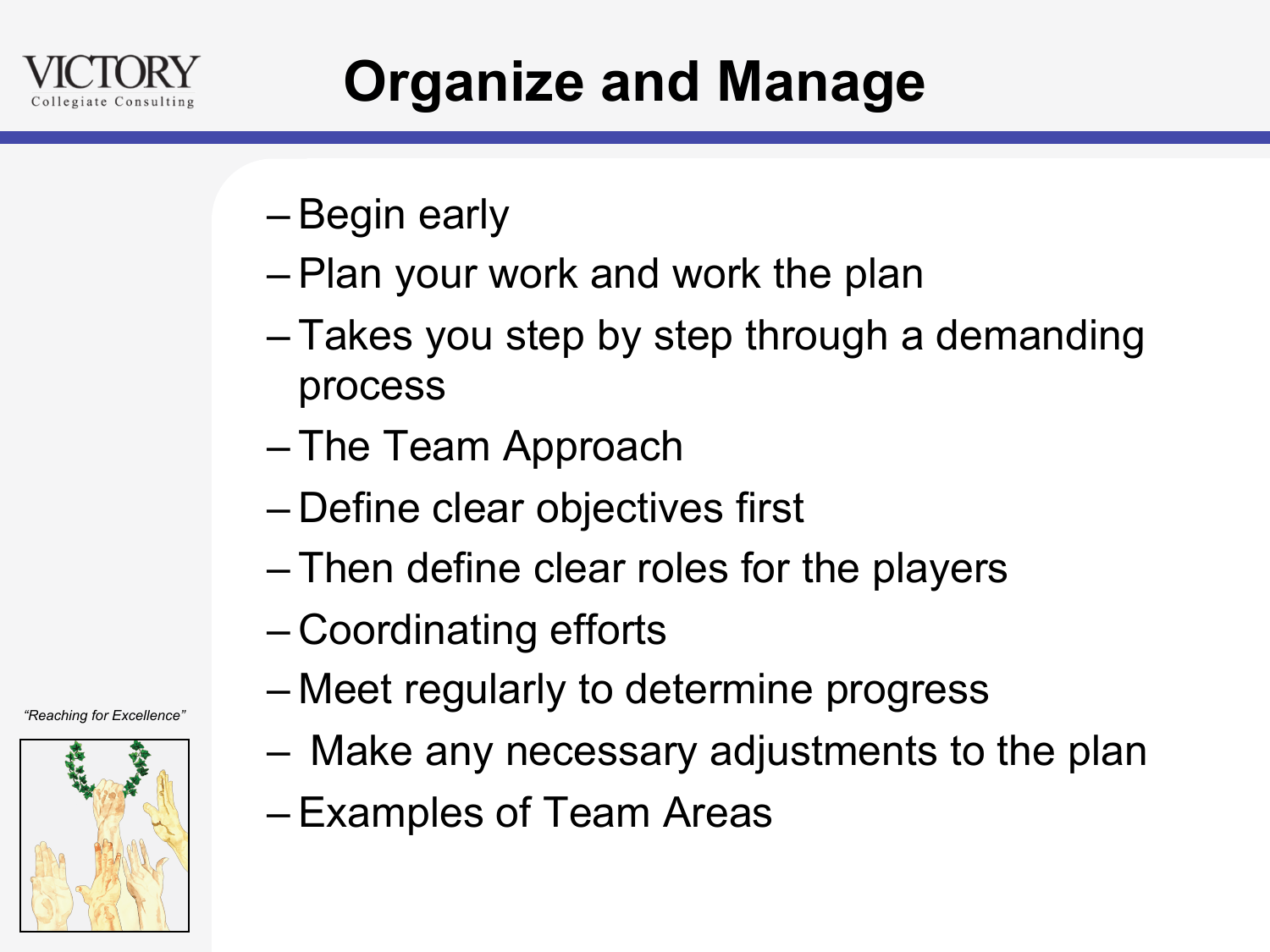

- The educated consumers create more options
- Reaching for excellence as a habit
- The upward spiral to peak performance
- The benefit of the team approach
- Tweaking plans and getting it right
- A feeling in your heart



(2016) Victory Collegiate Consulting www.victoryrecruiting.com